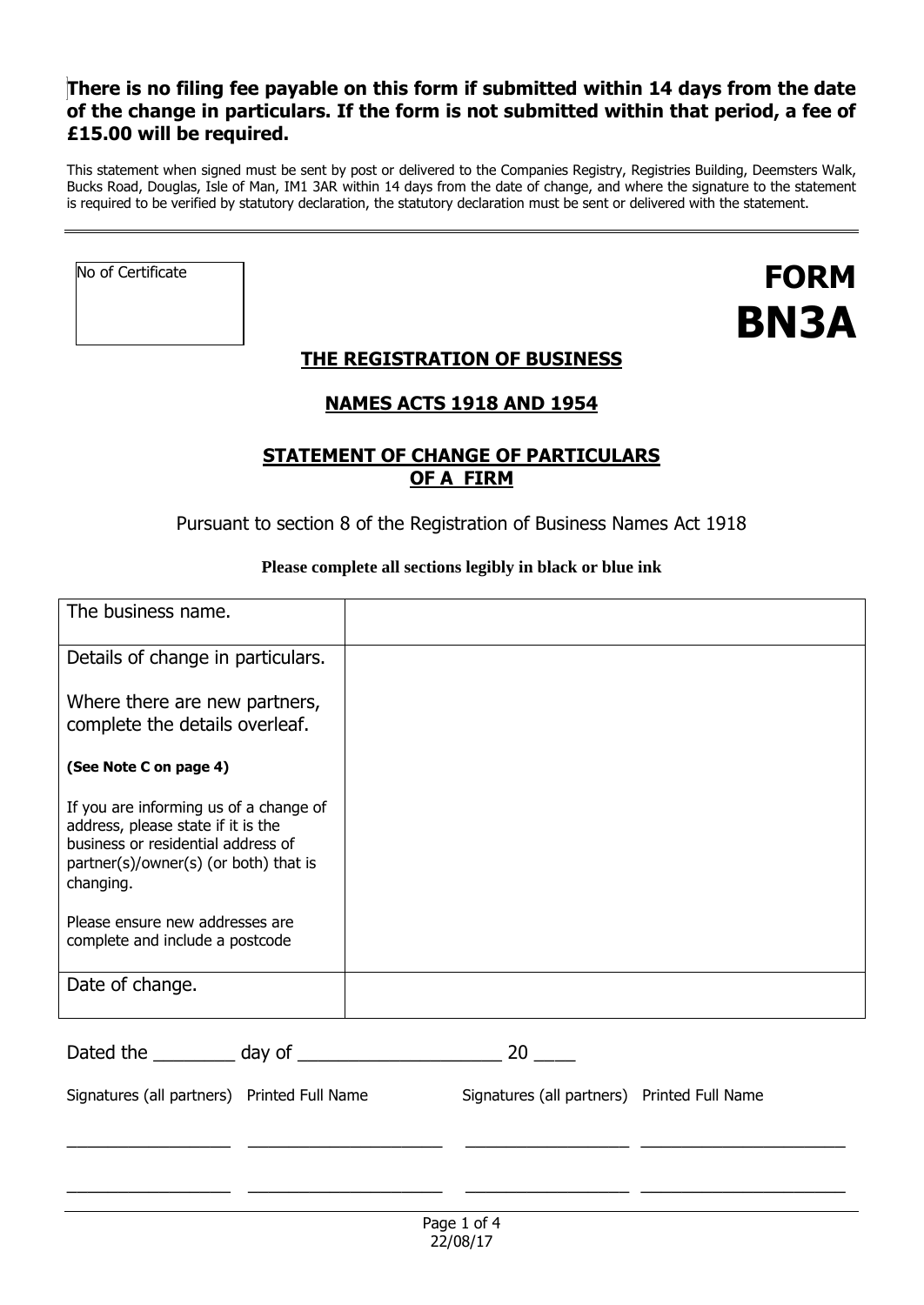# **List of New Partners**

| Printed Full Name                               |  |
|-------------------------------------------------|--|
| <b>Previous Names</b><br>(See Note C on page 4) |  |
| <b>Residential Address</b>                      |  |
| Postcode                                        |  |
| Signature<br>(See Note C on page 4)             |  |

| Printed Full Name                               |  |
|-------------------------------------------------|--|
| <b>Previous Names</b><br>(See Note C on page 4) |  |
| <b>Residential Address</b>                      |  |
| Postcode                                        |  |
| Signature<br>(See Note C on page 4)             |  |

| <b>Printed Full Name</b>                        |  |
|-------------------------------------------------|--|
| <b>Previous Names</b><br>(See Note C on page 4) |  |
| <b>Residential Address</b>                      |  |
| Postcode                                        |  |
| Signature<br>(See Note C on page 4)             |  |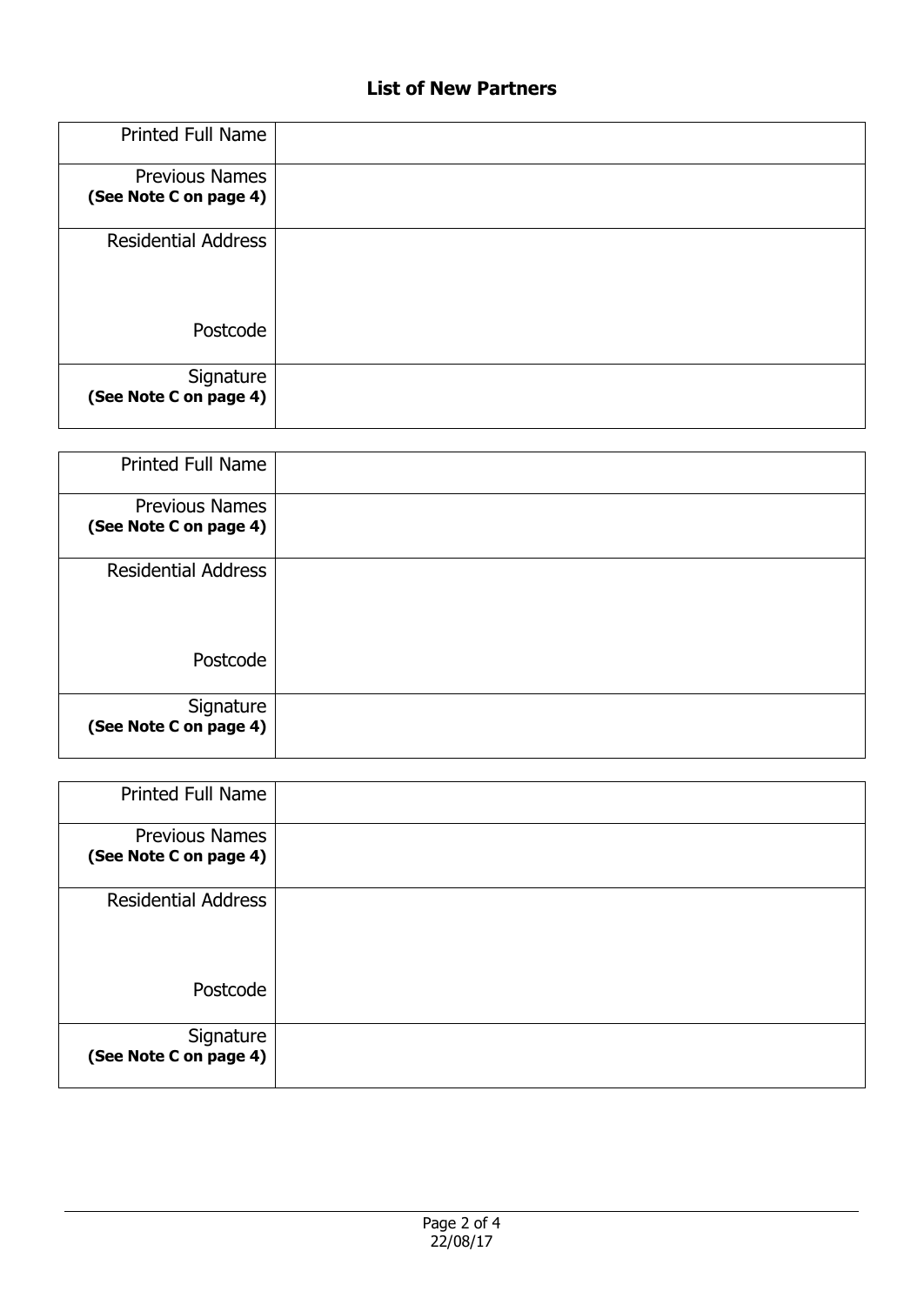#### **NOTES**

**Note A** This statement must be signed either

- (a) By all the individuals who are partners, and by a director or the secretary of any Corporation, or in the case of a limited liability company, by a manager or member which is a partner, or
- (b) (1) by some individual who is a partner, or
	- (2) by a director or the secretary of some Corporation, or in the case of a limited liability company, by a manager or member which is a partner, and in either of the cases (b)  $(1)$  and  $(2)$  must be verified by a Statutory Declaration made by the signatory.

Failure, without reasonable excuse, to furnish the required Statement of any change in the particulars registered within the time specified will, in addition to any disability imposed by the Act, entail liability on conviction to a fine not exceeding £5000, and any statement which contains any matter which is false in any material particular to the knowledge of any person signing it will entail liability on conviction to imprisonment for a term not exceeding three months, or to a fine not exceeding £5000, or to both such imprisonment and fine.

**Note B** This statement when signed must be sent by post or delivered to the Companies Registry, Registries Building, Deemsters Walk, Bucks Road, Douglas, Isle of Man, IM1 3AR within 14 days after any change in any of the particulars registered.

A Statement of this form must be furnished:

- A. Whenever any change is made or occurs in the particulars registered under Section 3 of the Registration of Business Names Act 1918, i.e.in
- \*Christian (1) The business name.
- name includes (2) The general nature of the business.
- any forename. (3) The principal place of business.
	- (4) Any other business name in which the business is carried on.
	- (5) The present first name or names and surname of every individual who is, and the corporate name of every corporation which is a partner in the firm, including changes brought about by increase or decrease in the number of partners.
	- (6) The usual residence of every individual who is and the registered or principal office of every corporation that is a partner in the firm.
	- B. Whenever any change is made or occurs in the additional particulars registered under Section 4 of the Registration of Business Names Act, 1918, (see overleaf) when the firm acts as nominee or trustee, i.e. in:
		- (7) The present first name or names and the surname, or the corporate name of every person or corporation on whose behalf the business is carried on, including changes brought about by increase or decrease in the number of persons or corporations for whom the business registered is wholly or mainly carried on.
		- (8) The usual residence of every person on whose behalf the business is carried on.
		- (9) Description of class of beneficiaries; and
	- C. Whenever any change is made or occurs in the additional particulars registered under Section 4 of the Registration of Business Names Act 1918 (see below) when the firm acts as general agent. ie. in:
		- (10) The business name and address of the foreign firm for whom the business is carried on, including changes brought about by increase or decrease in the number of foreign firms for whom the firm registered acts as general agent.

**Note.** If the business is carried on as agent for three or more foreign firms, it is sufficient to state the fact that the business is so carried on, specifying the countries in which such foreign firms carry on business.